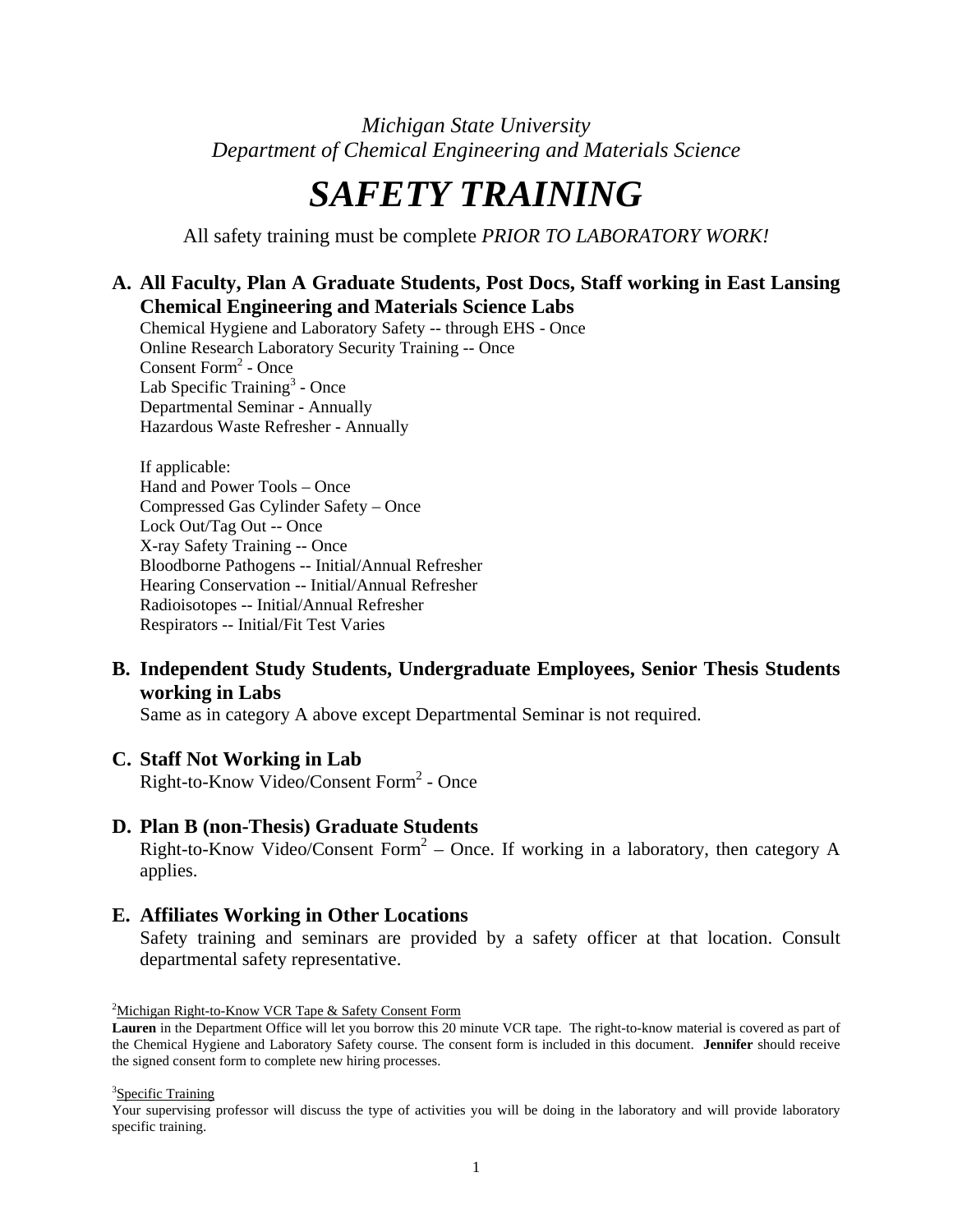Approved:

Department Chairperson (Revised: 8/21/2012)

*Michigan State University Department of Chemical Engineering and Materials Science*

## *SAFETY COMPLIANCE GUIDELINES*

Each faculty, staff member, and student is responsible for his/her own safety in the conduct of experiments.

- 1. Each Project Director (P.D.) is responsible for safety in the laboratories under their direction. This shall include:
	- a. Becoming knowledgeable about the hazards in the laboratories.
	- b. Establishing written laboratory specific standard operating procedures (SOPs) and keeping copies in the laboratory safety notebook or on a computer in the laboratory.
	- c. Research Labs: Providing computer access to all materials safety data sheets (MSDSs) via a computer (on-line or off-line) or maintaining a file of MSDSs within each laboratory or group of laboratories where chemicals are used. However, all extremely hazardous chemicals (e.g., peroxides, class A carcinogens, and HF) MSDSs should be kept in a file or posted at appropriate places in each laboratory where the chemicals are used.

 Laboratory Courses: MSDSs should be printed in a notebook and kept within the laboratory.

- d. Insuring that an annual Hazardous Substance Inventory is completed and kept on file. The P.D. will review the inventory to be aware of chemicals that should be treated as hazardous waste.
- e. Insuring that all personnel are aware of the risks involved in their work, including **posting** of the following:
	- i. Poster telling where MSDSs can be found, as required by Michigan law.
	- ii. Placard on doorway exterior with emergency phone numbers and hazard labels
- f. Providing background for Independent Study/Project students on the following topics prior to student enrollment:
	- i. MSDS Forms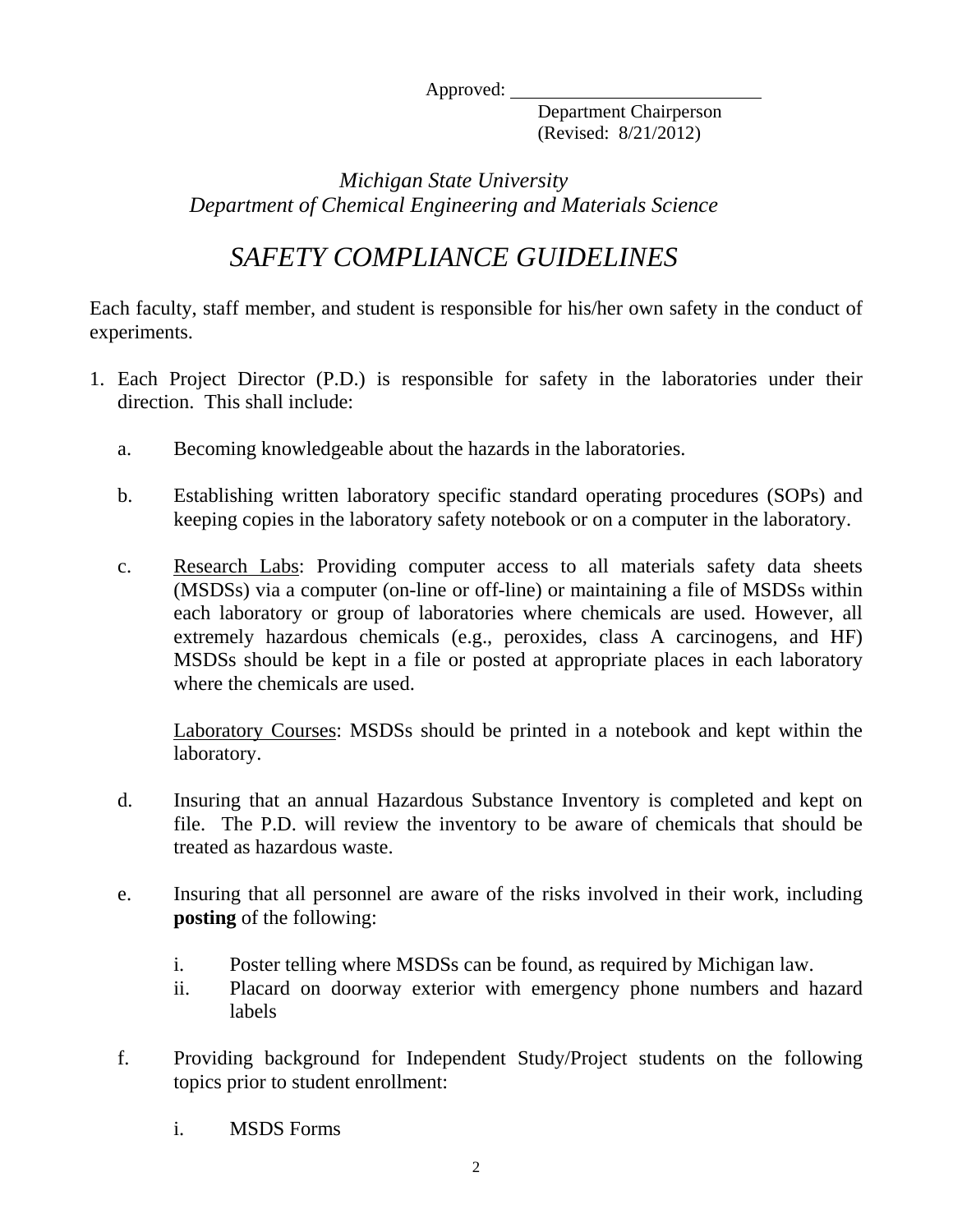- ii. MSU Chemical Hygiene Plan
- iii. MSU Right-to-Know Hazardous Communication Document

These documents are available at http://www.ehs.msu.edu.

- g. Supplementing University and Departmental training for unique hazards in each laboratory, and assuring that safe practices are followed and evacuation procedures are established. Laboratory specific training shall include the following:
	- i. Departmental safety rules
	- ii. Specific hazards and disposal procedures for chemicals in your laboratory
	- iii. Specific physical hazards, i.e. hot surfaces, pinch points, rotating equipment, lock out/tag out, UV, laser light sources, electrical hazards.
	- iv. Requirement for dress, eye protection
	- v. Laboratory safety equipment its location and use
- h. Signing the Informed Employee/Student Consent Statement for each employee or independent study student assigned to his or her laboratory.
- i. Assure that bi-weekly "short list" inspections are made and recorded on-line so that the department can keep track of the inspections. The link for online reporting is available after logging into the departmental database.
- 2. The Department will be responsible for safety matters and will:
	- a. Assure the compliance of the following for all Chemical Engineering Affiliates according to the Safety Training section of this document.
	- b. Conduct an annual seminar giving an overview of chemical safety and outlining the precautions necessary. Distribute copies of these safety regulations at the seminar.
	- c. Nominate a faculty member to membership on the College Safety Committee. This person shall:
		- i. Participate in all Departmental safety inspections.
		- ii. Coordinate correction of safety hazards identified.
	- d. Conduct safety inspections of all laboratories in cooperation with the College Safety Committee and/or EHS.
	- e. Prepare annual safety report in cooperation with the College Safety Committee.
- 3. Laboratory Courses. The faculty-in-charge of the course is responsible for:
	- a. Design of experiments to minimize hazards.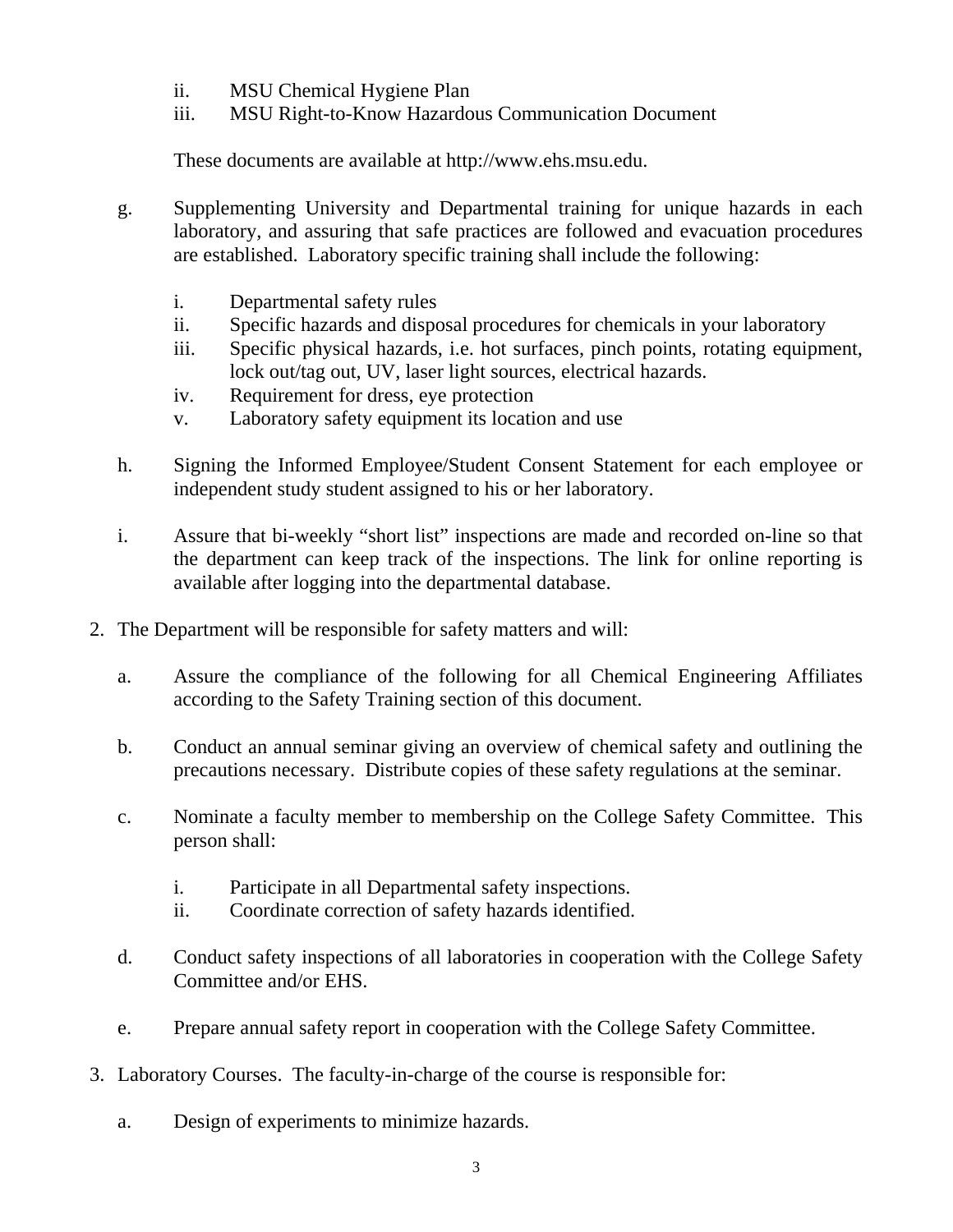- b. Establishing safety rules and regulations for all instruction and student personnel.
- c. Maintaining a file of MSDS sheets.
- d. Insuring that all personnel are aware of the risks involved in their work, including **posting** of the following:
	- i. Hazardous Substance Inventory
	- ii. Safety Rules and Regulations (one page)
	- iii. Poster telling where MSDS Sheets can be found.
- e. Assuring compliance with safety rules.
- f. Training students and teaching assistants in safety.
- g. Obtaining a "Classroom Laboratory Safety Agreement" from all students and teaching assistants. This form has a place for 30 signatures. The form will be kept on file in the Chemical Engineering Office.
- 4. Research Group Safety Representatives. Each project director will appoint a safety representative. In the event that a project director has laboratory facilities in two or more locations, more than one safety representative may be appointed. The safety representative will assist the project director by:
	- a. checking that all laboratory workers have completed the required safety training;
	- b. coordinating annual inventories of laboratory chemicals;
	- c. performing bi-weekly inspections using the departmental "Bi-weekly Laboratory Inspection Checklist" and recording the inspection results on-line.
	- d. serving as research group contact for safety communications from the department.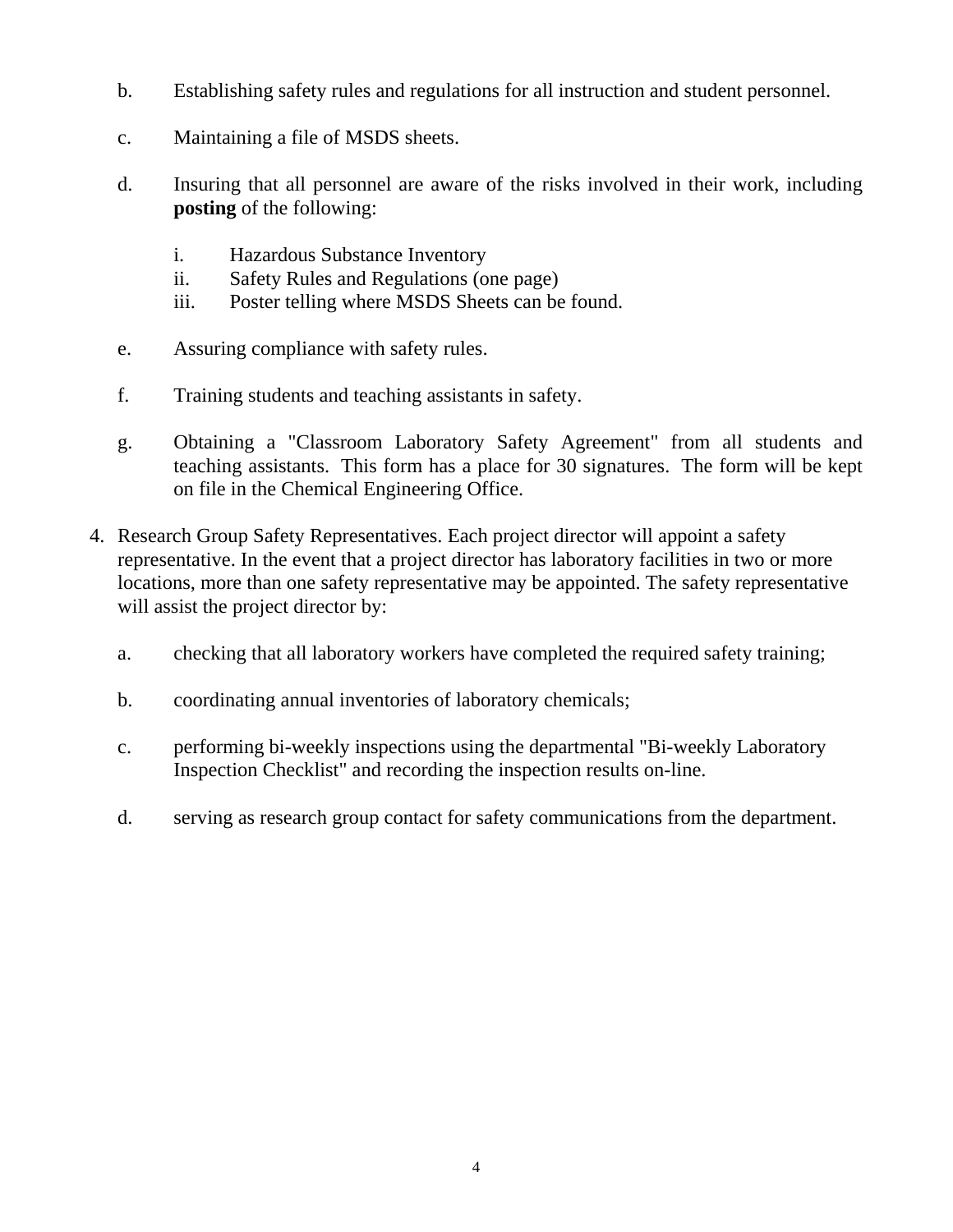Approved:

Department Chairperson (Revised: 8/21/2012) Michigan State University Department of Chemical Engineering and Materials Science

## *LABORATORY SAFETY RULES AND REGULATIONS*

The safe conduct of all experiments is the responsibility of each student. You will be expected to follow the guidelines set forth below:

- 1. Know the location of safety equipment in and near the laboratory. Know how to use each item. These items include:
	- a. Safety shower
	- b. Fire extinguishers
	- c. First aid kits
	- d. Eye wash station
- e. Fire blanket
- f. Telephone
- g. Material Safety Data Sheets (MSDS)
- h. Chemical spill kit
- 2. Report all hazardous situations to your professor.
- 3. Report all injuries to your professor.
- 4. Wear protective glasses in compliance with MSU guidelines and lab specific SOPs. Soft contact lenses should not be worn in a laboratory where hazardous chemicals are in use.
- 5. Refrain from smoking, drinking, or eating in the lab.
- 6. Learn and avoid the hazards associated with the equipment you will use in your experiments.
- 7. Avoid horseplay.
- 8. Know the hazardous characteristics of the materials you will be using in your experiment. Know where MSDS sheets are located. Incorporate suitable precautions into your lab work.
- 9. Become conscious of safety--make suggestions, assist others in maintaining a safe working environment.
- 10. Open-toes shoes shall not be worn in the laboratory.
- 11. All employees, graduate students, undergraduate independent study students working in labs must sign the Informed Employee Consent Form before working in the laboratory.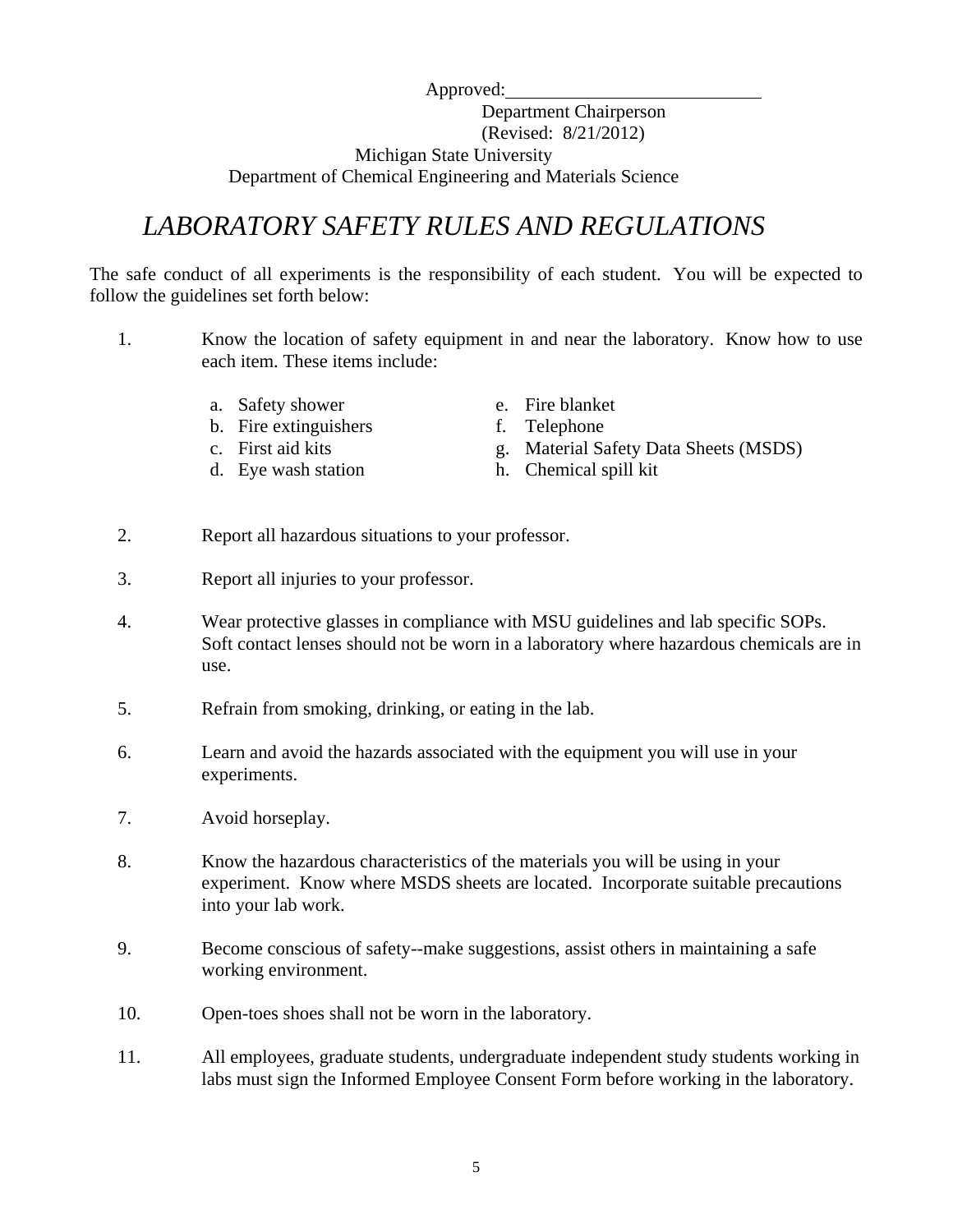## Michigan State University Department of Chemical Engineering and Materials Science

## *CLASSROOM LABORATORY SAFETY AGREEMENT*

\_\_\_\_\_\_\_\_\_\_\_ Lab Course

\_\_\_\_\_\_\_\_\_\_ Room #

\_\_\_\_\_\_\_\_\_\_\_ **Instructor** 

Work in a laboratory exposes a person to risk of injury and illness from hazardous materials and equipment. The risks associated with working in this lab have been explained to my satisfaction, and I have had the opportunity to ask questions about them.

Regulations and guidelines, however well conceived, are not sufficient to achieve safe laboratory practice. It is the skill, knowledge and basic common sense of the individual laboratory worker that is crucial to a safety program. To this end, each person working in a laboratory assumes the following responsibilities.

- 1. To attend safety seminars when asked and to read all safety materials issued (such as manuals, hazard alerts, etc.). If new hazards are observed, these should be communicated to the instructor and the unit safety committee.
- 2. To comply fully with all established safety regulations and practices and to consult the instructor for advice in circumstances where safe practice is in doubt.
- 3. To limit laboratory work to projects authorized by the instructor.
- 4. To warn visitors to the laboratory of existing hazards and; when necessary, to inform them of the Department and University safety regulations. Warning signs shall be properly displayed and maintained. Unoccupied laboratories must be locked.

Note: to completed for laboratory courses including ChE 316, ChE 472, ChE 481, laboratory sections of ChE 491 MSE 250, MSE 331, MSE 380, MSE 451, MSE 466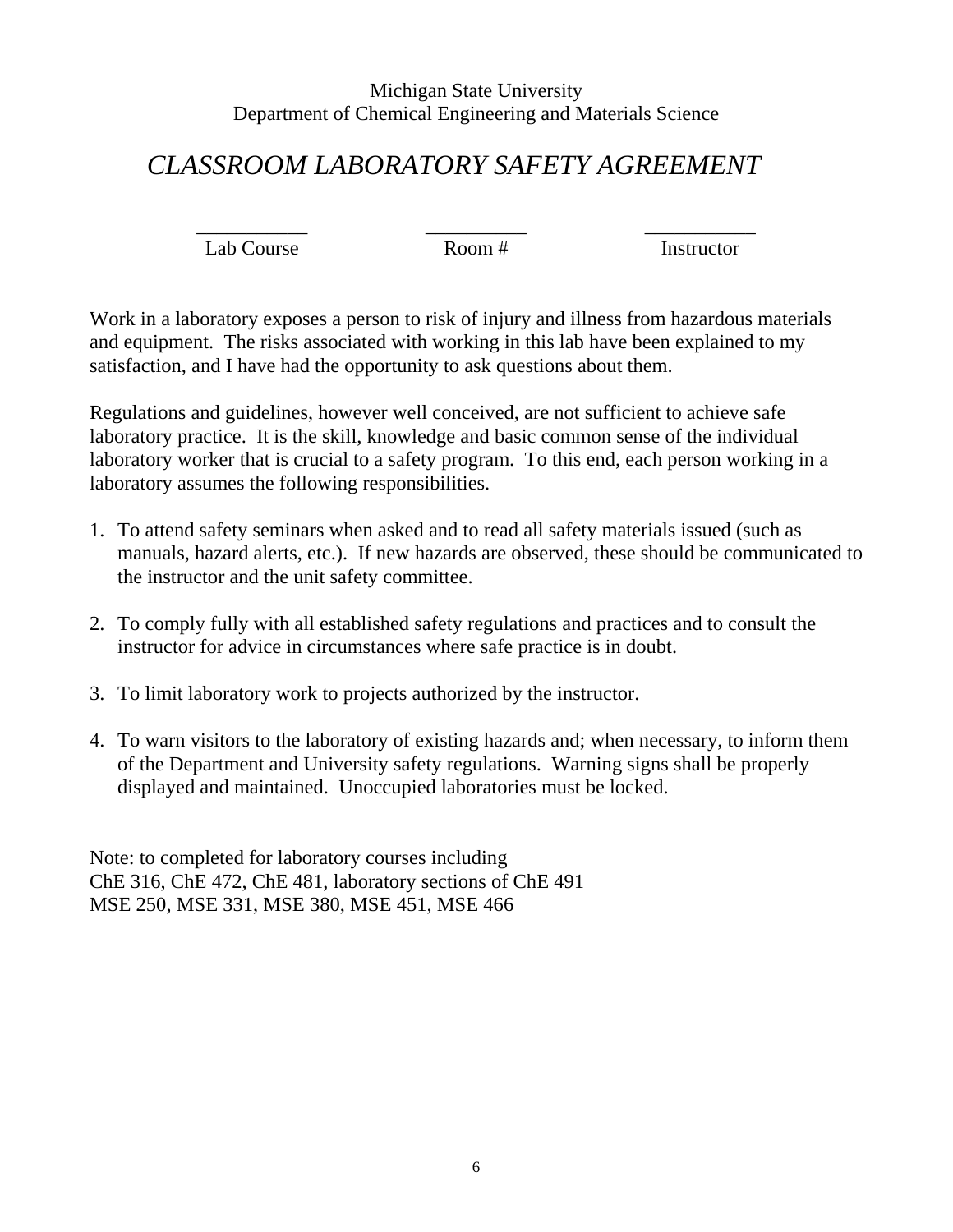I have read and understand the responsibilities on the Classroom Laboratory Safety Agreement and agree to observe them in my laboratory work. I have also read the Safety Rules and Regulations for this laboratory. I know where to locate the MSDS forms in the laboratory. Prior to an experiment, I will familiarize myself with known hazards of the materials involved in my experiment. I agree to observe the regulations in this course.

## **Signing of this Classroom Laboratory Worker Safety Agreement is not a waiver of individual rights of redress in case of injury.**

| 1. <u>____________________________</u> |      |
|----------------------------------------|------|
| 2. $\qquad \qquad$                     |      |
| $\frac{3}{2}$                          |      |
| $4. \_$                                |      |
|                                        |      |
| $6.$ $\overline{\phantom{a}}$          |      |
|                                        |      |
|                                        |      |
|                                        | 24.  |
|                                        |      |
| $11.$ $\qquad \qquad$                  |      |
|                                        |      |
|                                        |      |
|                                        |      |
|                                        |      |
|                                        |      |
|                                        |      |
| TA                                     | Date |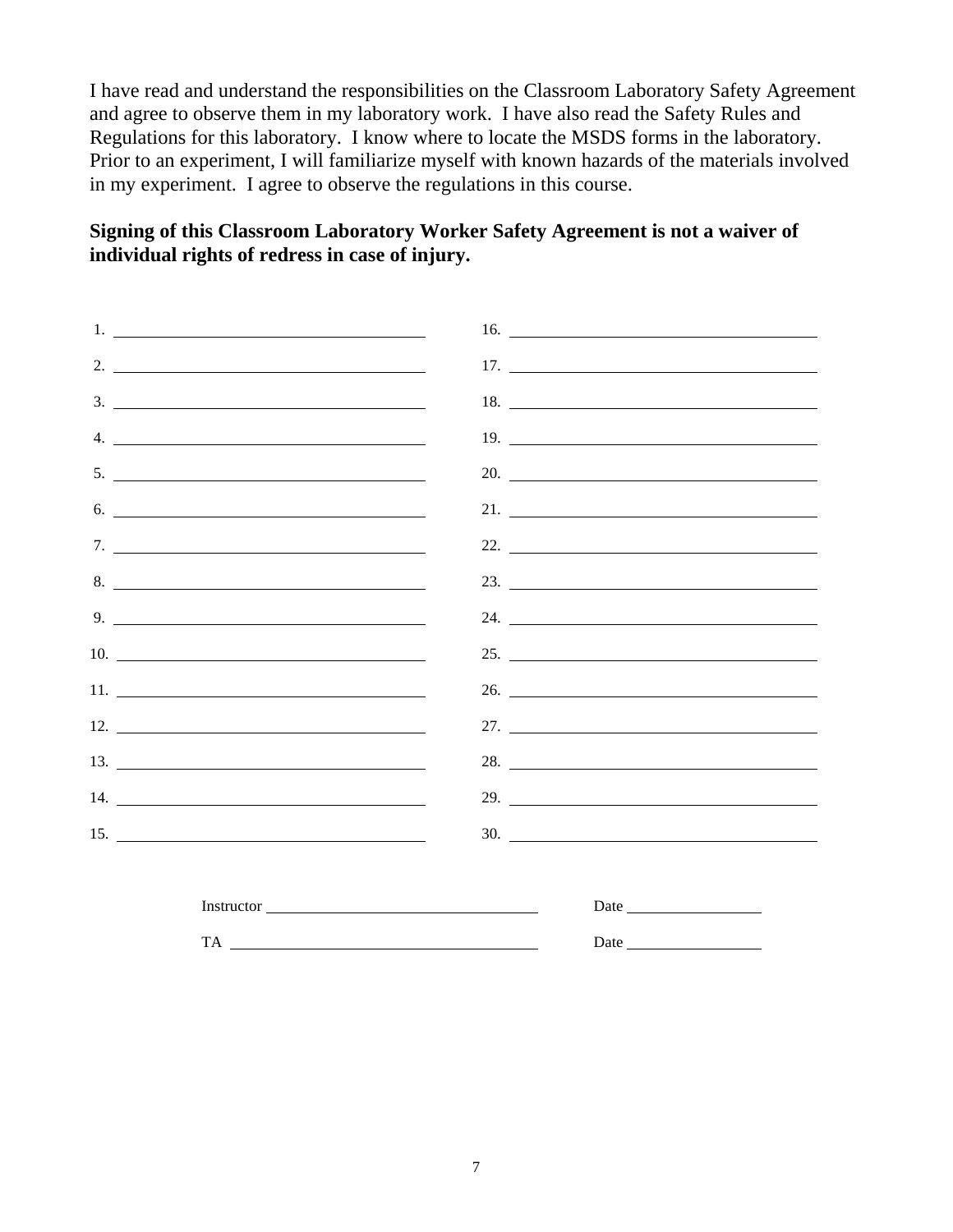### Michigan State University

## DEPARTMENT OF CHEMICAL ENGINEERING AND MATERIALS SCIENCE

# *Bi-Weekly Laboratory Inspection Checklist*

| Room:                                                    | Inspected By: |     | Date: |     |
|----------------------------------------------------------|---------------|-----|-------|-----|
|                                                          |               | Yes | No    | N/A |
| All personnel have received required training            |               |     |       |     |
| Eyewash unobstructed and tested/flushed within           |               |     |       |     |
| last 30 days.                                            |               |     |       |     |
| Food/Beverage not used or stored in lab                  |               |     |       |     |
| Spill kits available and complete                        |               |     |       |     |
| Fire extinguishers unobstructed                          |               |     |       |     |
| Gas cylinders properly secured                           |               |     |       |     |
| Peroxide forming agents are dated when opened and        |               |     |       |     |
| not expired                                              |               |     |       |     |
| Hazardous waste containers labeled, dated upon first use |               |     |       |     |
| Waste tags are complete                                  |               |     |       |     |
| Biohazard waste container available for sharps* and      |               |     |       |     |
| none accumulated beyond 90 days                          |               |     |       |     |
| No waste accumulated over 90 days                        |               |     |       |     |

\*Sharps are razor blades, needles, syringes (with or without needles), scalpels, and intravenous tubing with needles attached. Do not dispose of sharps in cardboard boxes or with other solid debris. By Michigan law, all sharps are disposed of by incineration, using a biohazard waste container, even if the sharps are not infectious. See Hazardous Waste Disposal Guide.